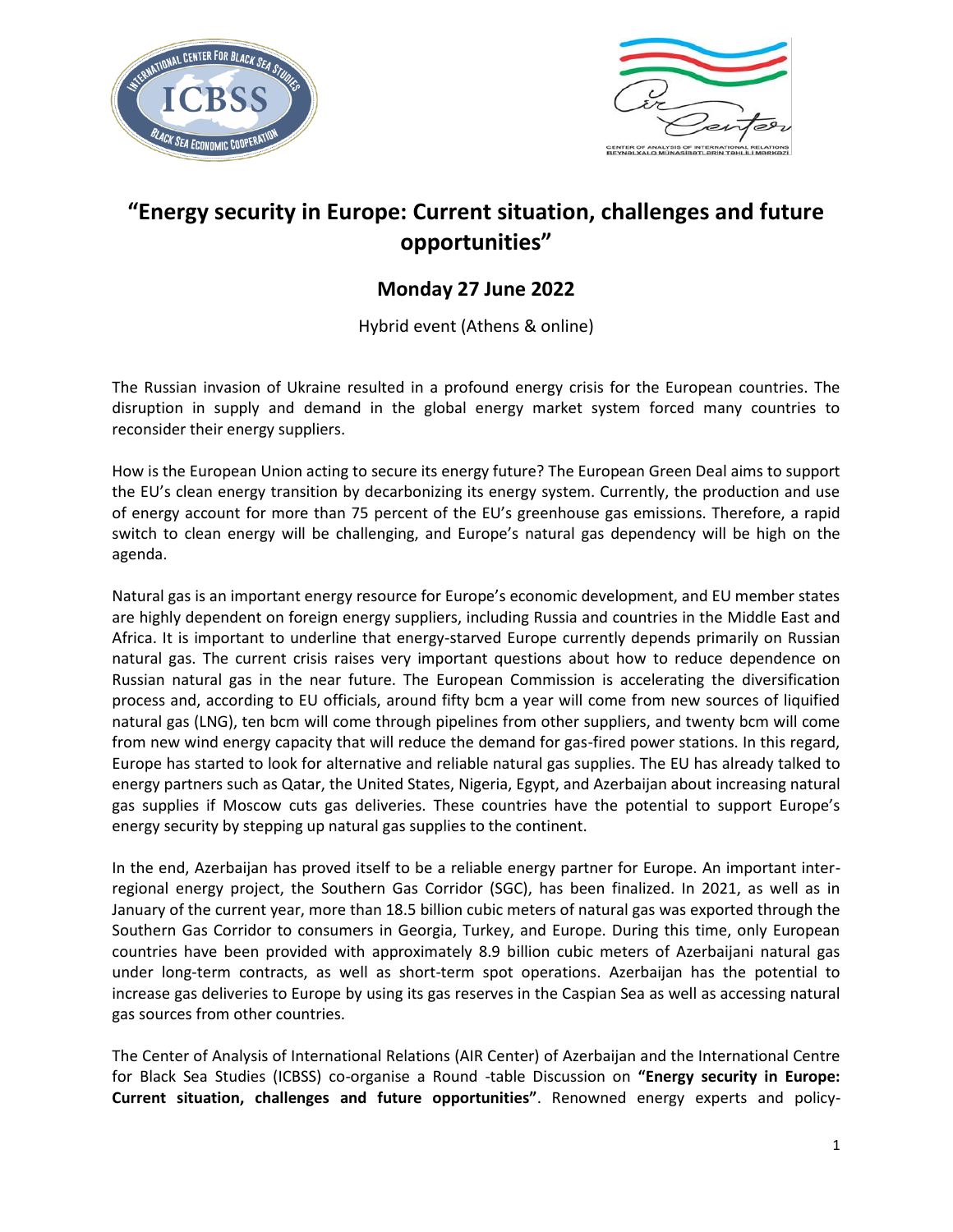



stakeholders from the EU MS and Eastern Partnership countries will exchange views on the current situation and the future of energy security for the European countries, placing emphasis on the Southern Gas Corridor (SGC).

The event will be held in English, in a hybrid format (Athens & online).

The event builds on the discussions on energy launched in the [Regional Stakeholders Conference](https://icbss.org/event/black-sea-synergy-the-way-forward/) "Black [Sea Synergy: the way forward](https://icbss.org/event/black-sea-synergy-the-way-forward/)" (Athens, 7 November 2019), organised by the ICBSS within the framework of the ENI East Instrument. The results of the event are presented in the [ICBSS Policy Paper](https://icbss.org/wp-content/uploads/2020/09/1977_original.pdf)  ['Black Sea Synergy: the way forward'](https://icbss.org/wp-content/uploads/2020/09/1977_original.pdf) that sets the basis for a constructive follow-up with thematic workshops and project-oriented synergies in the targeted cooperation fields.

For more information, follow ICBSS on social media and website.

\*\*\*

### *About the Organisers:*

### *International Centre for Black Sea Studies (ICBSS)*

*Founded in 1998, as a non-profit organization, the ICBSS is a research and training institution focusing on the wider Black Sea region and a related body of the Organisation of the Black Sea Economic Cooperation (BSEC), and its think-tank.* 

*ICBSS capitalizes on its dual role to advance effective synergies between scientific and advocacy work, at both regional and international levels. Through its diverse activities, the Centre aims to enhance knowledge, empower people and enable synergies in the wider Black Sea region both within and beyond its boundaries.*

#### *Center of Analysis of International Relations (AIR Center)*

*Established in Baku, in 2019 the Center of Analysis of International Relations (AIR Center) is a think tank, which provides strategic insights and policy recommendations on international affairs, thus making decision-makers, as well as experts in the field better equipped in analyzing outstanding issues. Its mission is to conduct a comprehensive analysis of global and regional processes and expand activities aimed at raising the international community's awareness of Azerbaijan's foreign policy priorities.*